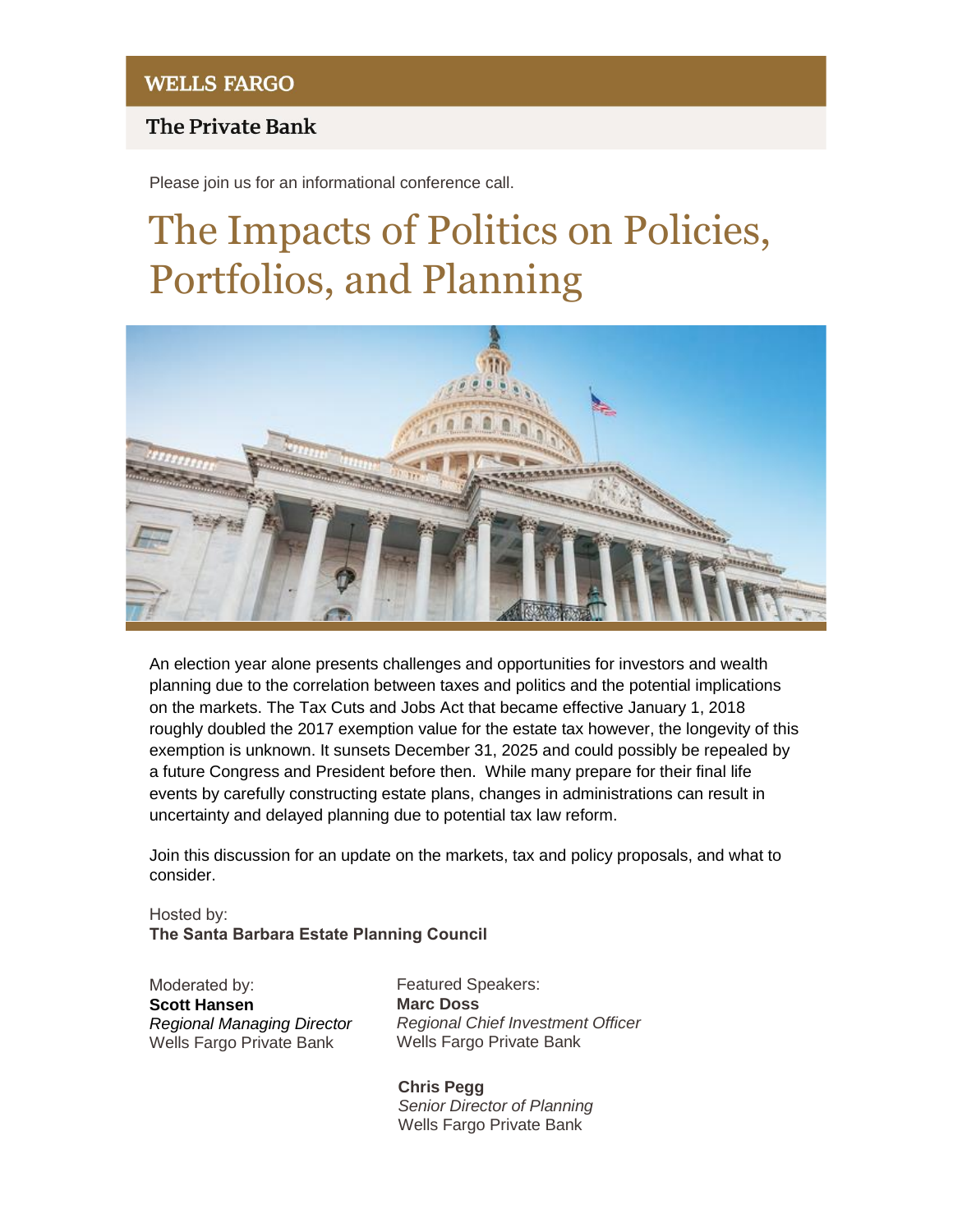## Tuesday, October 27, 2020

4:45 - 6:00 p.m. PST

#### **Zoom Video Webinar**

The link and login will be sent the prior Tuesday of the event (October 20th) in the reminder message.

*4:45PM - 5:00PM Important updates for SBEPC members 5:00PM - 5:45PM Speaker event 5:45PM - 6:00PM Q&A session*

## Featured Speakers



#### **Marc Doss, CFA®, CFP®**

*Managing Director, Regional Chief Investment Officer* **Wells Fargo Private Bank**

Mr. Doss is the regional chief investment officer and a managing director for Wells Fargo Private Bank in the Western Region. Marc leads a team of investment professionals who deliver comprehensive, custom, diversified portfolio management for clients of The Private Bank. In his role, he serves as the investment thought leader in the region by providing insight and interpretation of the economy and financial markets at client events and through written commentary. Marc serves on the Wealth Investment Policy and Fiduciary Oversight Committee.



### **Chris Pegg**

*Senior Director of Planning*  **Wells Fargo Private Bank**

Chris is the senior director of planning for the Western region of Wells Fargo Private Bank. Mr. Pegg leads a team of 30 wealth planning managers, strategists and planners who develop and implement custom wealth plans for clients based on a thorough understanding of each client's personal values and vision for their legacy. Chris speaks and writes frequently on matters relating to tax law and wealth planning and has been quoted on multiple occasions in the New York Times and other national publications.

This conference call is being provided for educational and informational purposes only and is not a solicitation or an offer to buy any security or instrument or to participate in any planning, trading or distribution strategies. Past performance is not a guarantee of future results and there is no guarantee that any forward looking statements made during this call will be attained.

Wells Fargo & Company and its affiliates do not provide legal or tax advice. Please consult your legal and/or tax advisors to determine how this information may apply to your own situation. Whether any planned tax result is realized by you depends on the specific facts of your own situation at the time your tax return is filed.